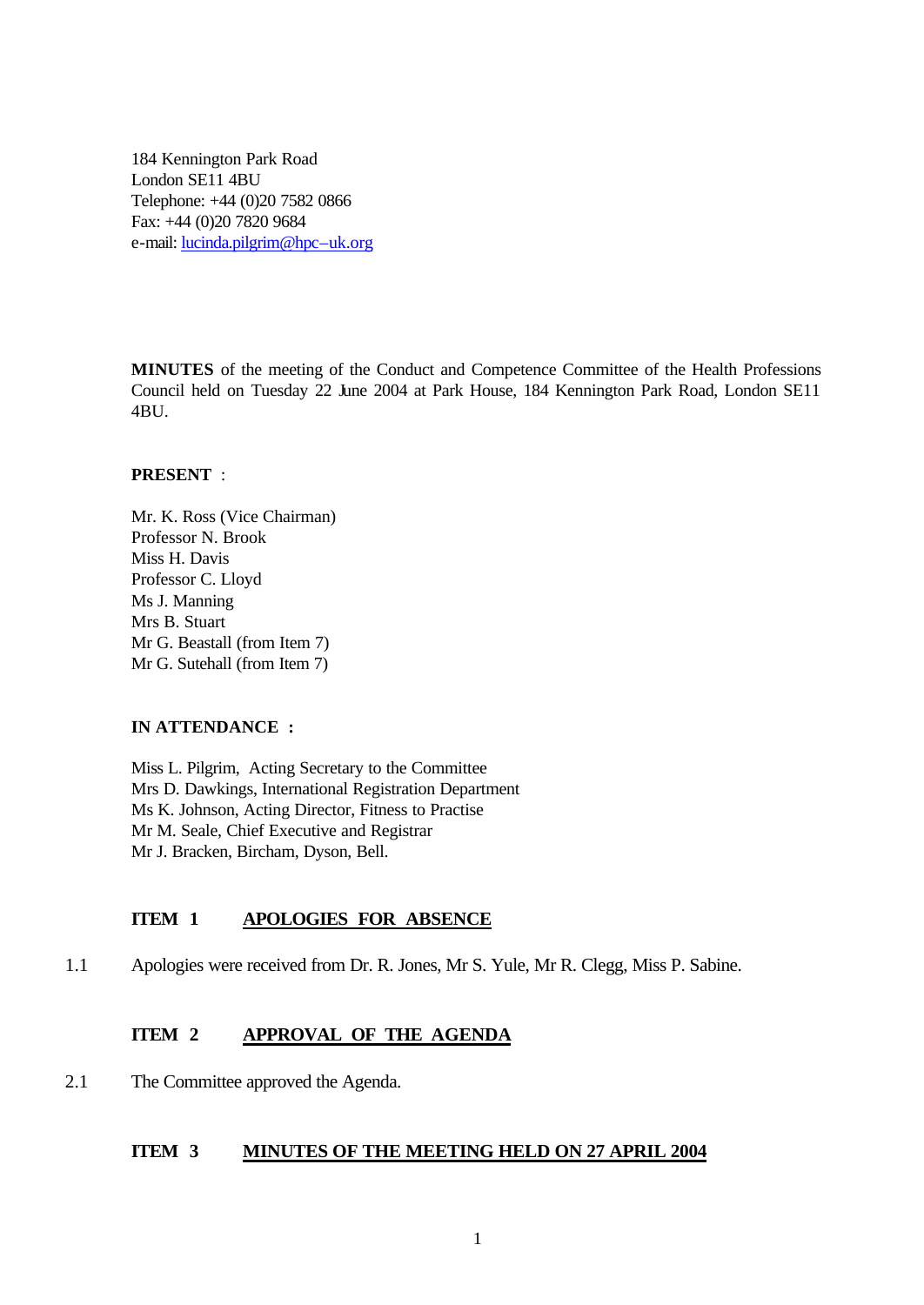3.1 The minutes were agreed as an accurate record and signed by the Vice Chairman.

## **ITEM 4 MATTERS ARISING**

- 4.1 The Committee noted that the acting fitness to practise director would report on items 4.1 and 5.1 of the previous minutes and that the Council's legal advisor would give a report on interim orders.
- 4.2 The Chief Executive explained the role of the Committee Secretary, namely, that the Secretary was concerned with the procedural matters affecting the Committee; points to be actioned following the Committee's discussions would be passed to the relevant director or manager to be actioned within a stipulated time period. Directors and Managers were also responsible for preparing and forwarding papers to the Committee Secretary by the deadline date for presentation to the Committee. The Secretary would check the format of the papers to ensure that they met the stipulated criteria; if they did not they would be returned to the originator to be amended as appropriate.

### **ITEM 5 CHAIRMAN'S REPORT**

5.1 The Vice Chairman, chairing the meeting in the Chairman's absence, confirmed that he had nothing specific to report.

## **ITEM 6 REPORT FROM ACTING DIRECTOR OF FITNESS TO PRACTISE DEPARTMENT**

- 6.1 The acting Director reported that a format for legal assessors' reports was being devised. There would shortly be another training session for partners. The Operating Department Practitioners (ODPs) would be joining the HPC register and partners from that profession would need to be trained. The acting director reported that most of the trained panel members had been involved in the fitness to practise process. She took the Committee through the statistics at enclosure 2.
- 6.2 The Committee considered the legal assessor reports presented to it. The reports had been prepared by the legal assessors after each hearing. The Vice Chairman requested that the reports come to the Committee on a regular basis to enable the Committee to take an overview of the process. A review day with legal assessors was being arranged in order to discuss the format in which the reports should be written. The Committee would receive feedback at its next meeting.

### **ACTION: KJ**

6.3 The Committee considered the breakdown of panel members presented to it and noted that sufficient numbers of partners had been recruited. At its next meeting the Committee would be given details of how panel members had been used following their training.

### **ACTION: KJ**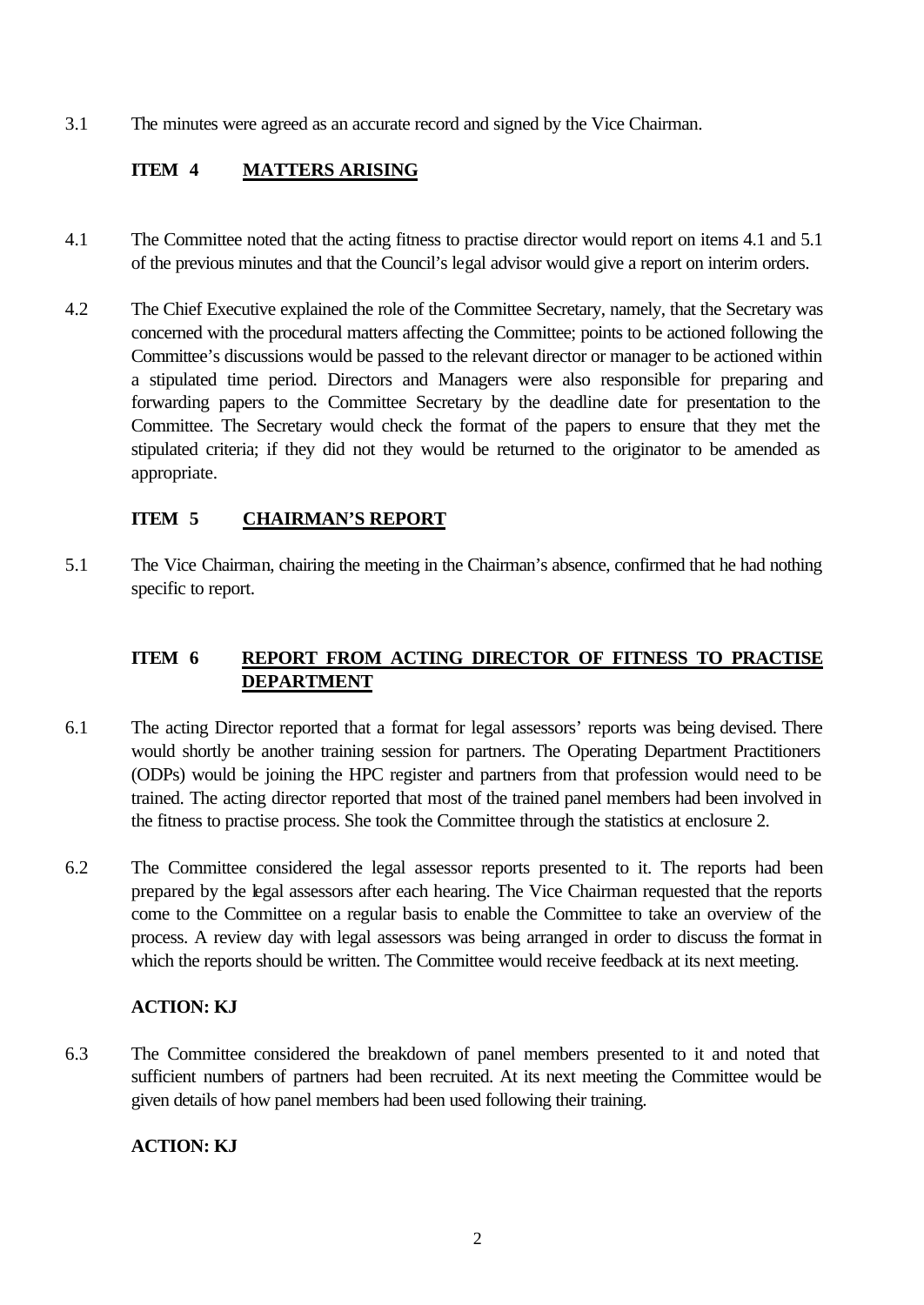- 6.4 The Committee reviewed a report detailing investigations of complaints from the period April 2002 to June 2004. It noted that no specific issues had arisen.
- 6.5 The Chief Executive reported that the number of fitness to practise cases was increasing. In addition to appointing a director, a secretary would be appointed and part of the latter's duty would be to deal with any backlog. A long term project was in progress to improve the way the FTP process was conducted. The Committee noted the Fitness to Practise activity statistics and asked for them to be made available in A3 format in future. **ACTION:KJ**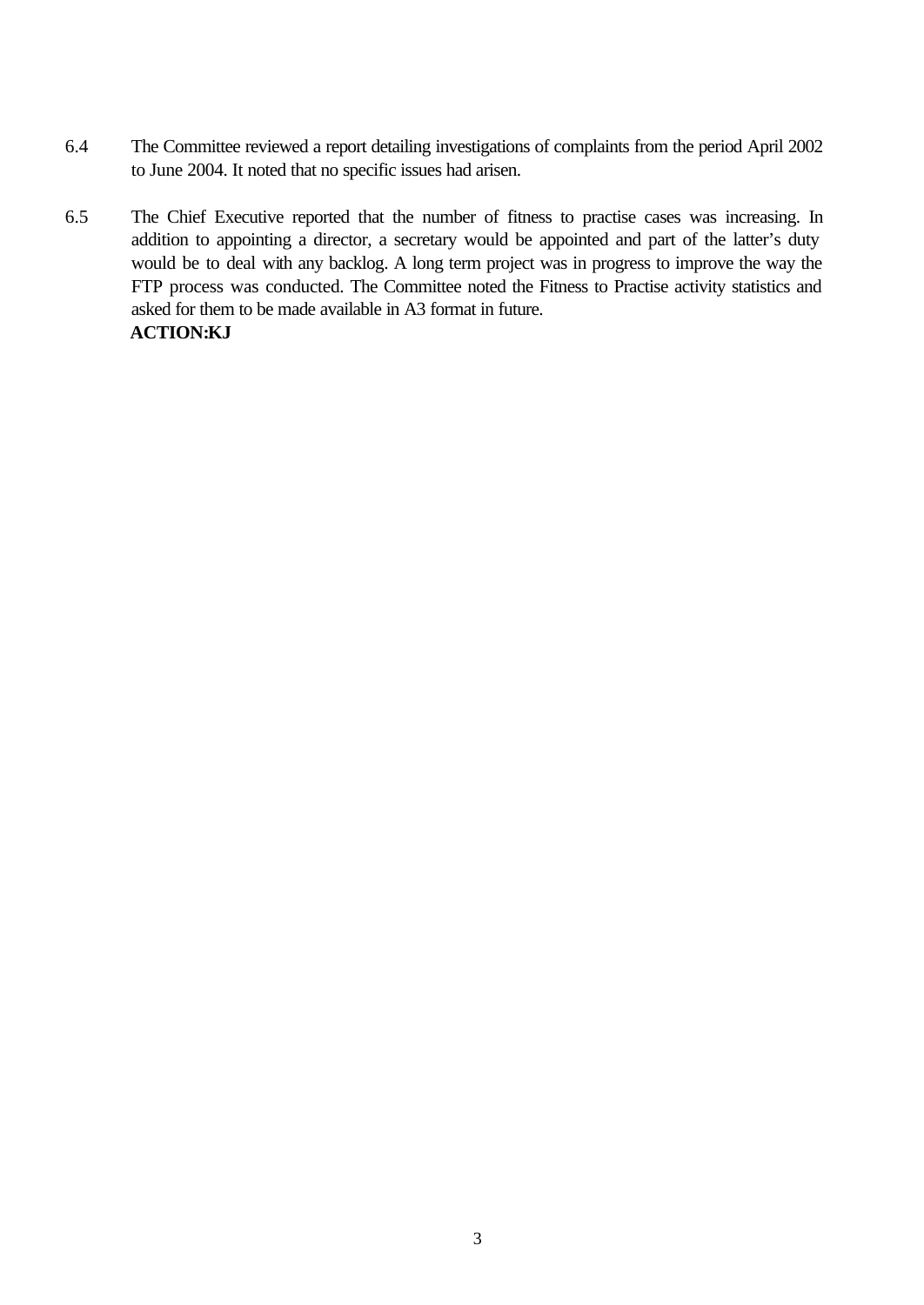6.6 The Acting Director reported that the FTP annual report was in the process of being prepared and would go to Council at its next meeting in July. The Committee requested sight of future reports before they were published.

### **ACTION: KJ**

- 6.7 The Committee was advised that part of its function was to advise Council and to report regularly to it. The other two Practice Committees would provide input to the Committee. The Executive would prepare a project plan scheduling the work of the Committee throughout the year and this would be presented to the Committee at its next meeting on 12 October 2004. The Committee had a broad policy role and it needed to be reviewed in the light of the past year.
- 6.8 The Chief Executive recommended that an annual meeting should be set up to review the Standards of Conduct, Performance and Ethics (SCPE). The Committee would review these at its next meeting. Prior to that the other two Practice Committees would themselves meet to discuss the SCPEs and would then report to the Committee in October. The other two Practice Committees would have to be notified of this.

# **ACTION: KJ**

6.9 The Council's legal advisor explained to the Committee that following recent experience of arranging preliminary meetings for all hearings as provided for in the Health Professions Order 2001 (HPO), it was proposed that in future they would only be arranged in cases where there were matters of a procedural nature to be resolved. If a registrant requested a preliminary meeting they should be asked to give reasons. The Committee agreed that it would make this recommendation to Council. The Chief Executive confirmed that a paper would be put to Council at its next meeting on 15 July 2004.

## **ACTION: KJ**

6.10 The Committee was advised that Investigating Committee panels were convened on a monthly basis.

## **ACTION: KJ**

6.11 The use of screeners was discussed. The Committee was told that based on past experience the Fitness to Practise (FTP) team believed that the temporary screening of allegations could now be brought to an end as almost no allegations were being "screened out". Further, the FTP team also believed that screeners should not be appointed as it was in the interests of justice that all allegations should be considered by an Investigating Committee panel and that that process should not be bypassed. Referring a case to an Investigating Committee panel meant that the registrant had the opportunity to respond early in the process to an allegation which had been made against them. The Committee agreed this recommendation and noted that it would be put to Council at its next meeting.

## **ACTION: KJ**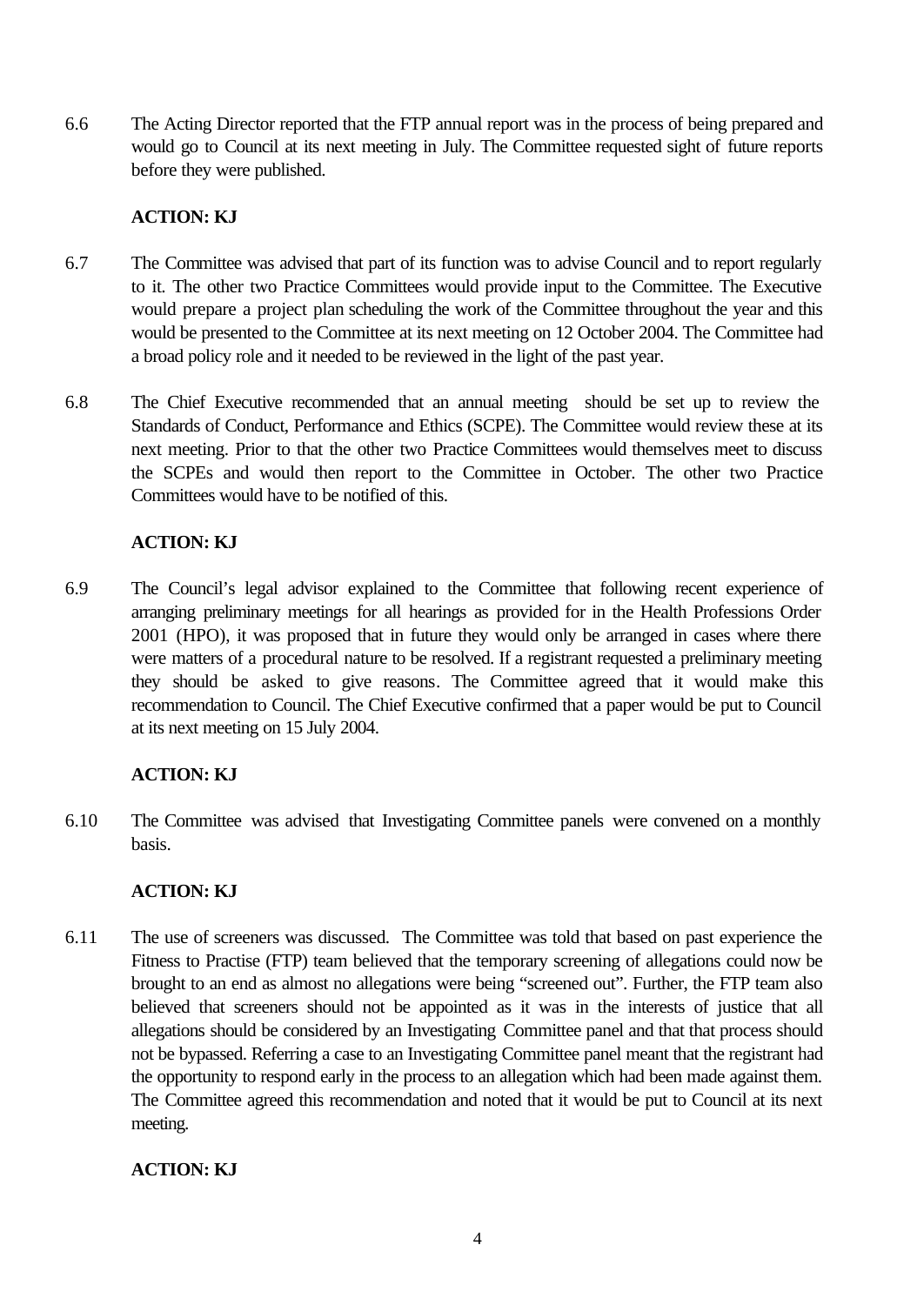- 6.12 Because of the increasing number of panels required the Committee agreed that partners should also sit as Chairs. They would need training to enable them to do this. This would alleviate any shortage of chairs.
- 6.13 The Committee noted that papers of relevance to it had gone to Council without first having been presented to the Committee. The Chief Executive said that the process needed to be reviewed. The Committee also noted that issues of conduct and health which might impair a registrant's ability to practice safely and effectively, were matters for the Committee. The Chief Executive said that the Committee needed to determine its strategic policy. It was agreed that at the next meeting a date would be set when these matters could be considered. It was suggested that the Committee's meeting in November 2004 would be a good time to consider the issues.

### **ACTION: LP**

6.14 The Committee was advised that once suspensions and conditions of practice orders were imposed they later had to be reviewed. It was important to note that reasoned decisions had to be given when these two sanctions were imposed. A number of potential problem areas were discussed and it was agreed that some guidance notes on review hearings would be useful.

### **ACTION: KJ**

### **ITEM 7 INTERIM ORDERS**

7.1 A practice note on interim orders was provided for the Committee. This had previously been approved by Council. It was now being updated and would go to the next Council meeting on 15 July 2004. Panels appeared to be unclear as to when interim orders could be used. The updated practise note should assist in clarifying the position. When an interim order was imposed the reasons for imposing it should be clear. The Committee noted the practice note and that it was going to Council.

### **ACTION: KJ**

### **ITEM 8 FITNESS TO PRACTISE FLOWCHART**

8.1 The Chief Executive said that a great deal had happened since the chart had been prepared. There would be no value in updating the chart at this stage. The HPC was seeking ISO accreditation and operational processes had been documented. Once ISO had been obtained the relevant documents would be produced to the Committee.